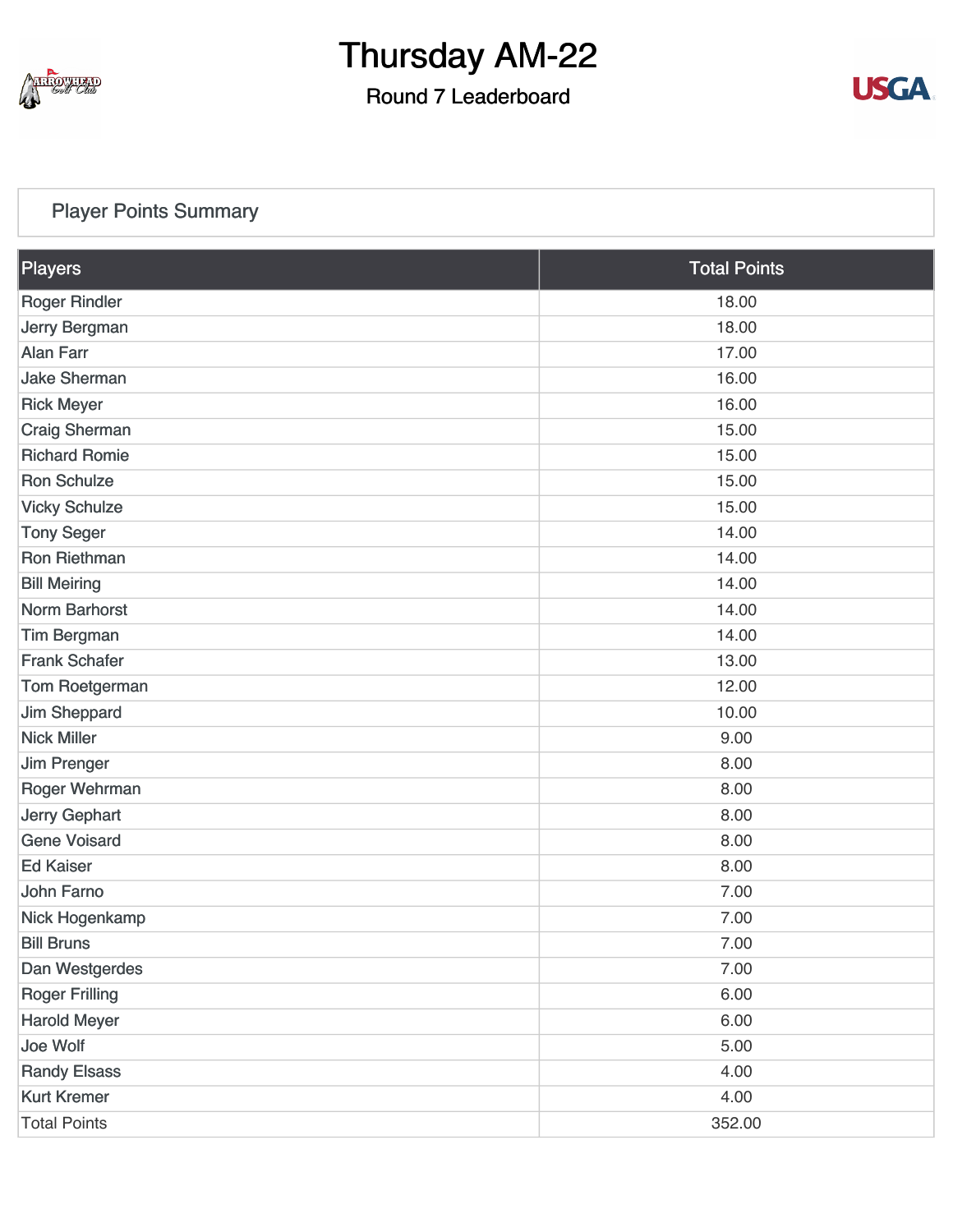

## Round 7 Leaderboard



### [Team Points Summary](https://static.golfgenius.com/v2tournaments/team_points?league_id=8234394788888061414&round_id=8404776576822027654)

| <b>Teams</b>                | <b>Total Points</b> |
|-----------------------------|---------------------|
| Ron & Vicky                 | 30.00               |
| Tom-Rog                     | 30.00               |
| <b>Covid Kings</b>          | 29.00               |
| Frank - Jake                | 29.00               |
| <b>Buff &amp; Nuff</b>      | 23.00               |
| Joe & Jerry                 | 23.00               |
| Ab-Normal                   | 22.00               |
| <b>Newport Jets</b>         | 22.00               |
| <b>Packer Backers</b>       | 22.00               |
| Ron-Ed                      | 22.00               |
| F&E                         | 21.00               |
| <b>Romie Sporting Goods</b> | 21.00               |
| <b>Bill &amp; Harold</b>    | 15.00               |
| <b>Car Quest</b>            | 15.00               |
| <b>Gilbert Station</b>      | 14.00               |
| <b>Lake Rats</b>            | 14.00               |
| <b>Total Points</b>         | 352.00              |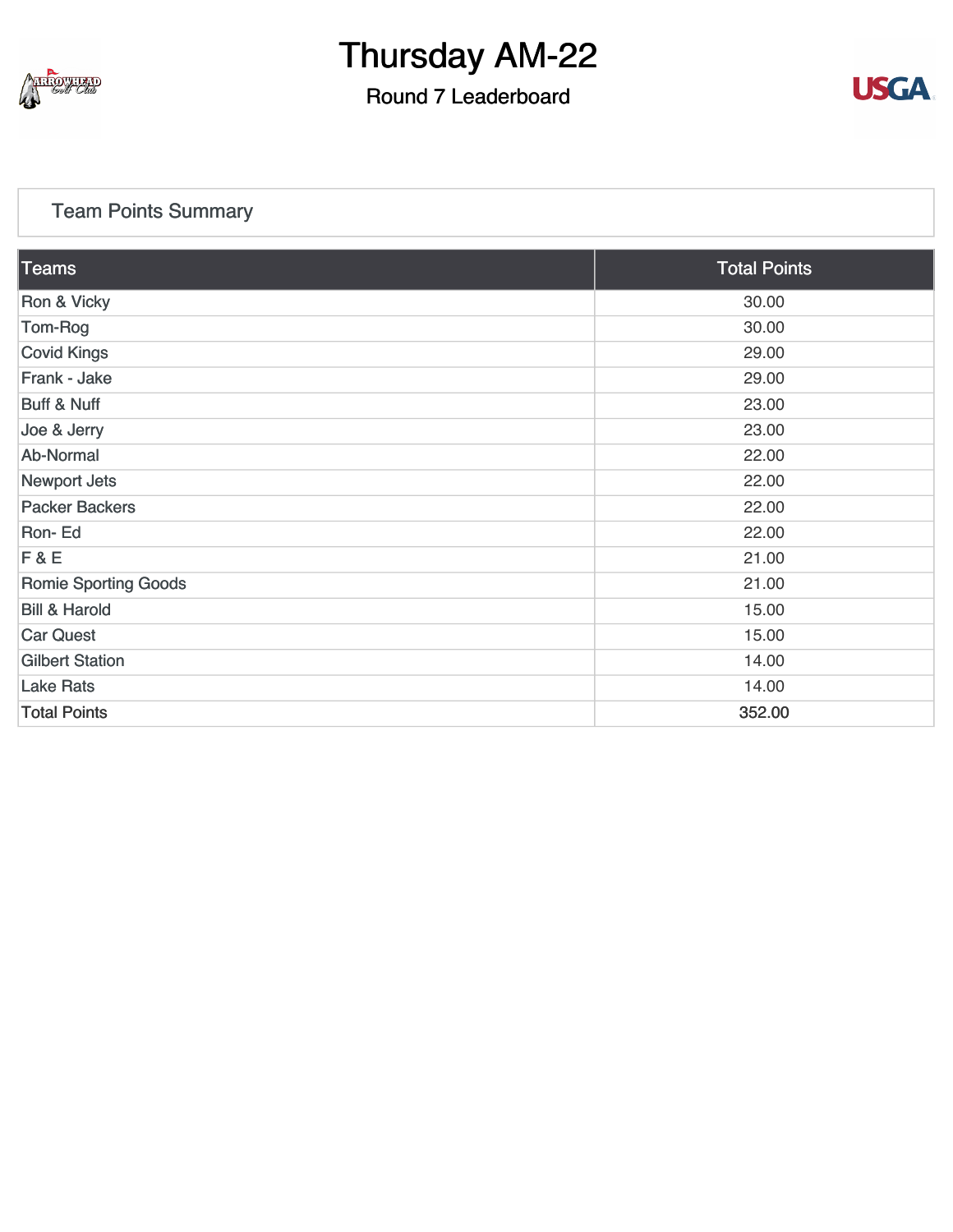

# Round 7 Leaderboard



# [League Play - Thursday AM](https://static.golfgenius.com/v2tournaments/8404788162496308532?called_from=&round_index=7)

| <b>Points</b>                         | Player                                      | Match       | <b>Player</b>                                | <b>Points</b> |  |  |
|---------------------------------------|---------------------------------------------|-------------|----------------------------------------------|---------------|--|--|
| 8.00                                  | Ron-Ed (Ed Kaiser)                          | 1 up        | <b>Newport Jets (Tim Bergman)</b>            | 14.00         |  |  |
| 14.00                                 | Ron- Ed (Ron Riethman)                      | 1 up        | Newport Jets (Jerry Gephart)                 | 8.00          |  |  |
| 15.00                                 | Ron & Vicky (Ron Schulze)                   | 2 up        | Lake Rats (Nick Hogenkamp)                   | 7.00          |  |  |
| 15.00                                 | Ron & Vicky (Vicky Schulze)                 | $2$ up      | Lake Rats (John Farno)                       | 7.00          |  |  |
| 12.00                                 | Tom-Rog (Tom Roetgerman)                    | 1 up        | <b>Gilbert Station (Jim Sheppard)</b>        | 10.00         |  |  |
| 18.00                                 | <b>Tom-Rog (Roger Rindler)</b>              | 4 & 2       | <b>Gilbert Station (Kurt Kremer)</b>         | 4.00          |  |  |
| 9.00                                  | <b>Bill &amp; Harold (Nick Miller)</b>      | <b>Tied</b> | Frank - Jake (Frank Schafer)                 | 13.00         |  |  |
| 6.00                                  | Bill & Harold (Harold Meyer)                | 281         | Frank - Jake (Jake Sherman)                  | 16.00         |  |  |
| 5.00                                  | Joe & Jerry (Joe Wolf)                      | 3 & 2       | $F & E$ (Alan Farr)                          | 17.00         |  |  |
| 18.00                                 | Joe & Jerry (Jerry Bergman)                 | 5 & 3       | F & E (Randy Elsass)<br>4.00                 |               |  |  |
| 7.00                                  | Car Quest (Dan Westgerdes)                  | 2 & 1       | <b>Covid Kings (Craig Sherman)</b><br>15.00  |               |  |  |
| 8.00                                  | Car Quest (Jim Prenger)                     | 2 & 1       | <b>Covid Kings (Tony Seger)</b>              | 14.00         |  |  |
| 8.00                                  | Ab-Normal (Roger Wehrman)                   | 2 & 1       | <b>Packer Backers (Bill Meiring)</b>         | 14.00         |  |  |
| 14.00                                 | <b>Ab-Normal (Norm Barhorst)</b>            | 3 & 2       | Packer Backers (Gene Voisard)                | 8.00          |  |  |
| 6.00                                  | Romie Sporting Goods (Roger Frilling)       | 3 & 1       | <b>Buff &amp; Nuff (Rick Meyer)</b><br>16.00 |               |  |  |
| 15.00                                 | <b>Romie Sporting Goods (Richard Romie)</b> | 3 & 2       | Buff & Nuff (Bill Bruns)                     | 7.00          |  |  |
| <b>Total Points Allocated: 352.00</b> |                                             |             |                                              |               |  |  |